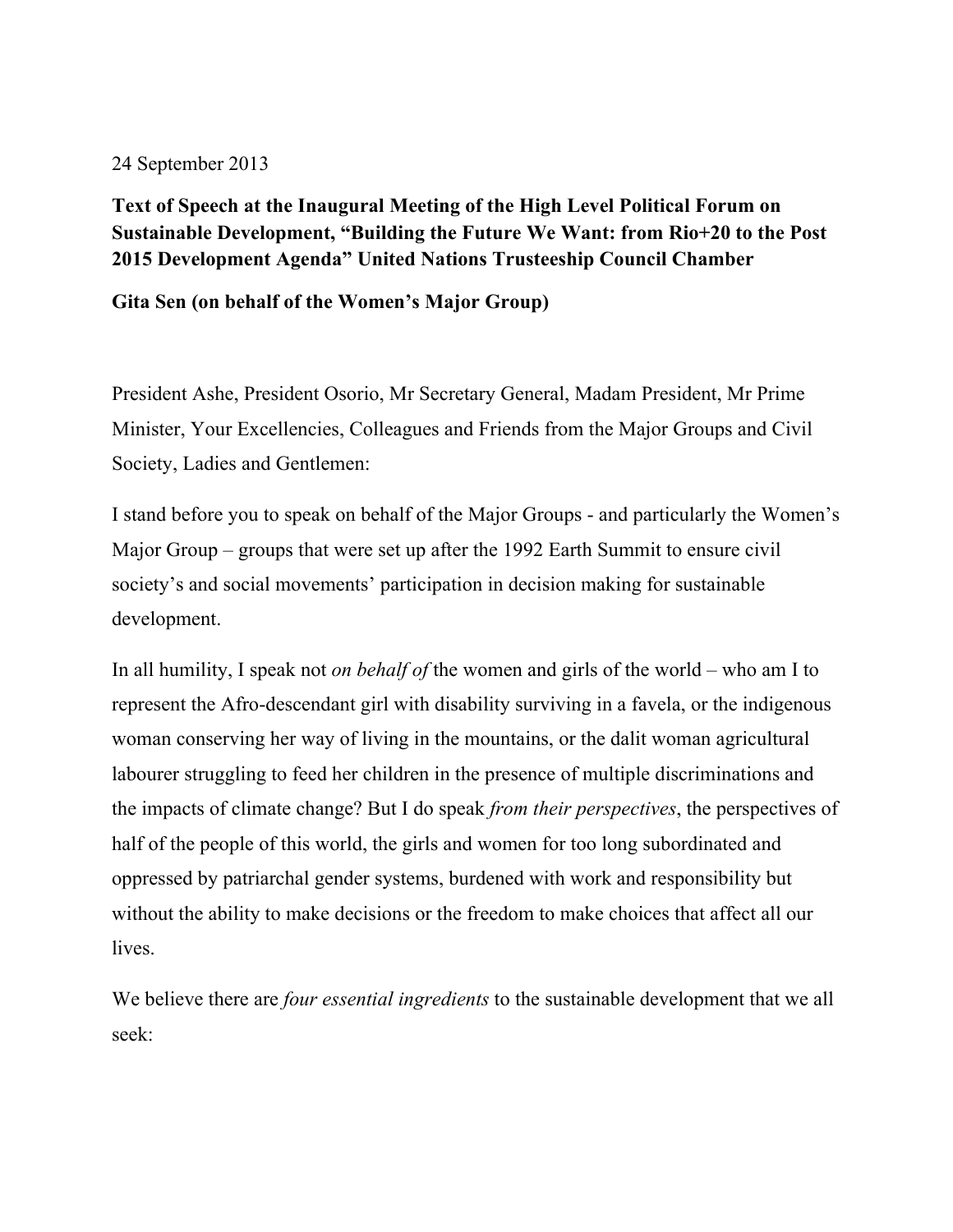*First*, sustainable development has important co-requisites that go beyond the environment to **the economic system** whose pressures can lead governments to destroy or sell out on natural capital including land and minerals as well as critical elements of the global commons. It needs well-regulated global and national financial systems along with investment, trade and financing regimes that protect the environment and promote human rights without being used to bolster unfair trade practices, protectionism or international arbitration that supersedes and erodes national laws and policy space.

The principles that should guide us include not only the precautionary principle and the principle of polluter pays, but also principles of equity and fairness as enshrined in the principle of common but differentiated responsibility, solidarity, and subsidiarity, as well as free, informed prior consent, and peaceful dispute settlement. Equity and redistribution are unavoidable today because we are so close to critical ecological limits.

*Second*, sustainable development is impossible unless **human rights** are at its centre. These rights – universal, indivisible and interdependent – include our right to lives free from deprivation and with full recognition of the need for sustainable livelihoods; to the rule of law and freedom from violence including sexual violence and hate crimes on the basis of sexual orientation or gender identity; and to bodily autonomy and integrity including our sexual and reproductive rights.

Without fulfillment of these rights, scores of millions of women and girls cannot complete their education, earn incomes, go safely through pregnancy and childbirth, or participate fully as citizens.

We are living in a world with the largest generation ever of young people: 1.8 billion. They need skills, education, and health; they must be supported to engage in this process by ending early marriages, investing in their education including comprehensive sexuality education and sexual and reproductive health care, as well as protecting their human rights.